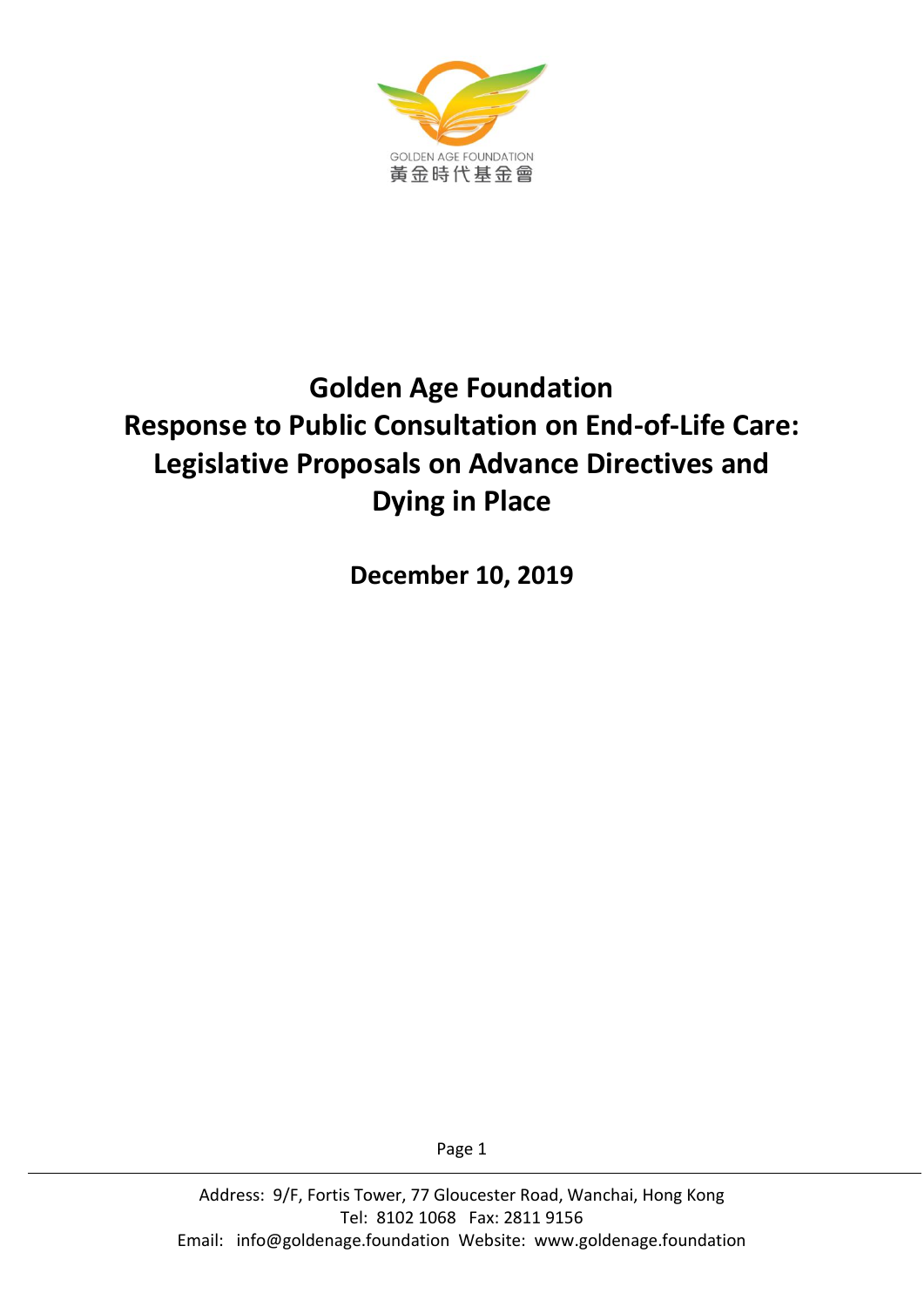

Professor Sophia Chan, The Channel Channel Channel December 10, 2019 Food and Health Bureau, [sophia\\_chan@fhb.gov.hk](mailto:sophia_chan@fhb.gov.hk) Hong Kong SAR Government.

Secretary for Food and Health, By email : [eolcare@fhb.gov.hk](mailto:eolcare@fhb.gov.hk) &

Dear Professor Chan,

On behalf of the Golden Age Foundation (GAF), we are pleased to submit the attached " Response to Public Consultation on End-of-Life Care Legislative Proposals" for your consideration.

Should you require any information regarding our response, please do not hesitate to contact the Secretariat at +852 8102-1068 or by email to: [info@goldenage.foundation](mailto:info@goldenage.foundation)

Yours sincerely

Rebecca Choy Yung Founder & Chair Golden Age Foundation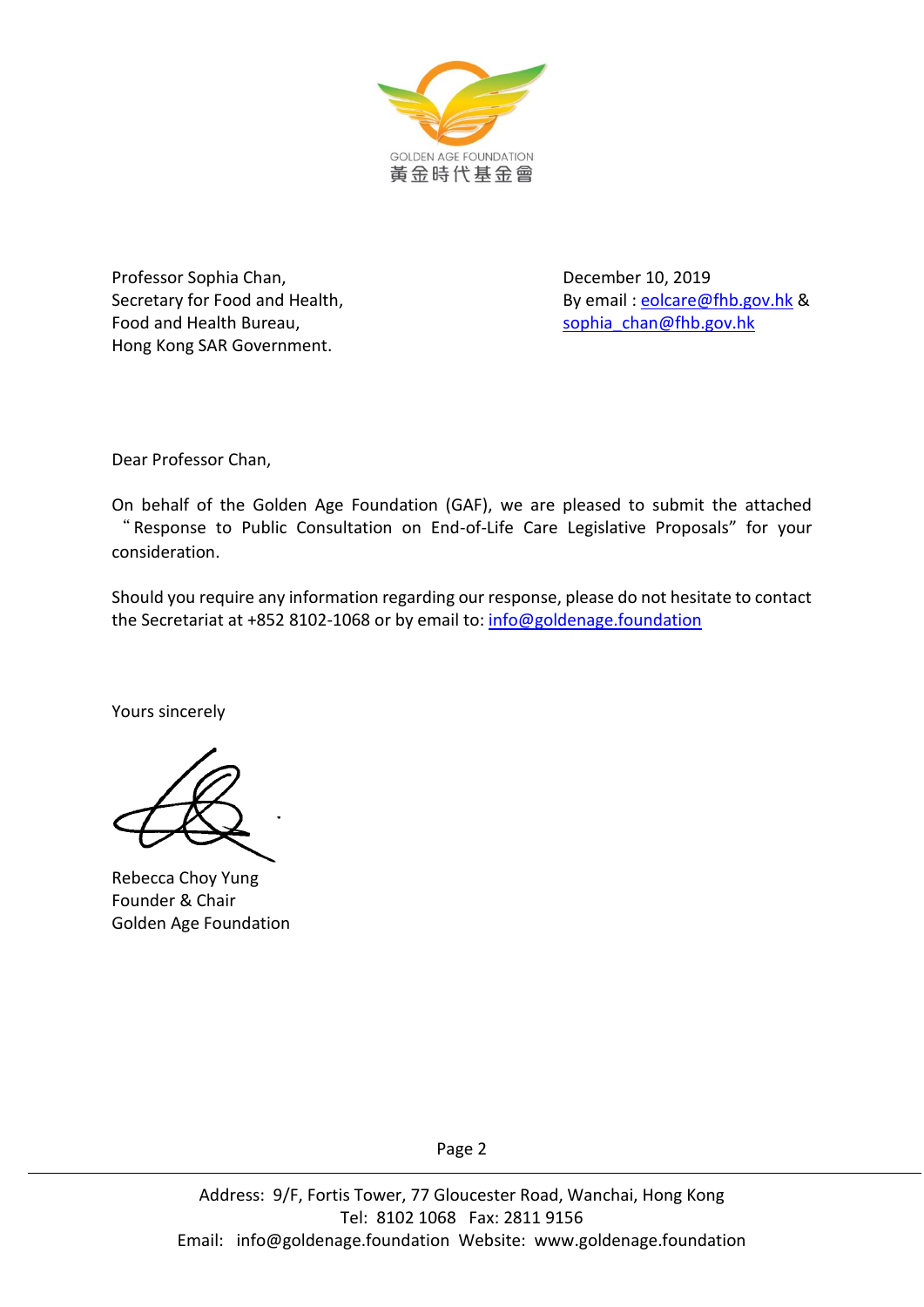

## **I. Background**

Golden Age Foundation (GAF) is a registered non-profit organization (charity no 91/14446) formed in 2015 that aims at fostering the development of Smart Ageing Cities and empowering the Golden Agers (people who are 45+) to be a new force of social change. In an effort to drive universal participation on this issue, the first-ever Golden Age Expo and Summit was held in 2016 which successfully connected different sectors, generations and people from all walks of life to collaborate and innovate for Smart Ageing Cities. Since then, a number of new initiatives, including capacity-building and cross-generational programmes, community outreach, media programmes, have also been launched by GAF. As of mid-2019, we have over 700 individual members and more than 300 corporate members across different sectors.

We strive to improve and develop Hong Kong into a Smart Ageing City which covers 5 prioritized areas for strategic development:

- Golden Age economy
- Wellness and health
- Productivity and engagement
- Technological application
- Social cohesion and inclusion

Above all, GAF has been promoting life-and-death-education over the years. We emphasize empathetic and human-centred approach to elderly and end-of-life care. GAF welcomes FHB's public engagement exercise to uphold patient self-determination.

GAF has arranged an interactive consultation session on November 28, 2019 to exchange ideas and collect comments from our members across different sectors and professions to discuss their views on the aforesaid issue. This response paper serves to provide a summary of the collective opinions and views of our members.

**II. Advance Directives (AD)** – A person indicates, usually in writing that when mentally competent, what medical treatment he or she would refuse at a future time when he or she is no longer mentally competent.

Generally, the acceptance of AD among the elderly population is increasing. Many people preferred to have an advance directive regarding medical treatment under certain circumstances.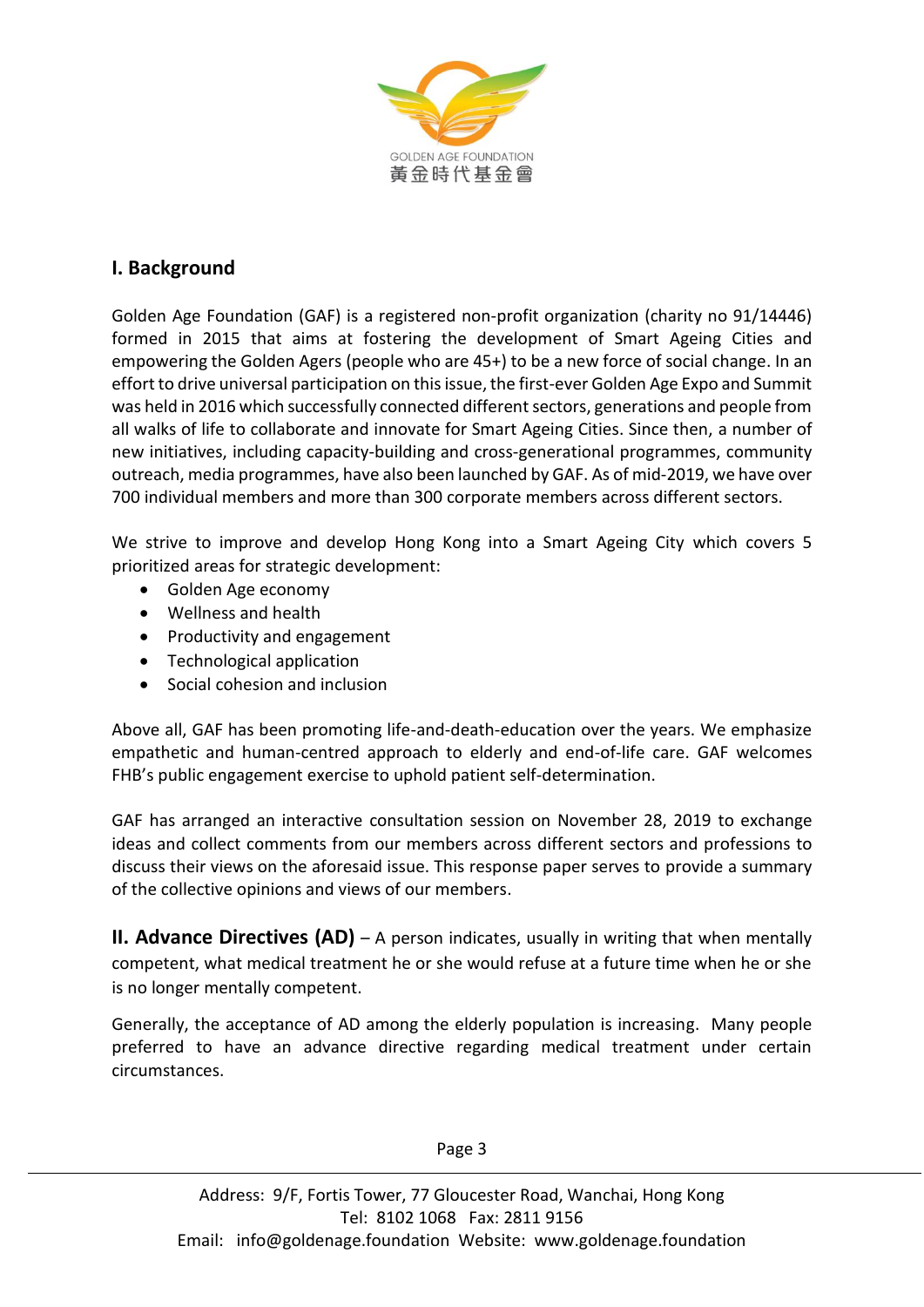

Apart from the issues outlined in the questionnaire, our members are particularly concerned about the adequacy of the system in providing sufficient channels for:

- a. Elderly people to get more information on this subject. Most of them have limited knowledge and awareness of the pros and cons of making an AD. Open discussion on this subject is also limited. Therefore, it is more realistic to promote AD and 'Dying in Place' on a wider and continuous basis while striving to establish a clear and consistent legal framework.
- b. Elderly living alone have difficulties in finding witnesses for AD. It is suggested to have "mutual witnesses" between elderly within their peer groups.
- c. There were cases when the elders had already been suffering from chronic diseases and started to become unconscious. But they were still able to indicate clearly that they would refuse invasive medical procedures even though they had not signed any AD. It is suggested to have clear legal provisions on verbal AD request.
- d. Sons/daughters to learn more and find ways to discuss with their elderly parents. Clear understanding between family members is extremely important because this issue does not only affect the patient himself. It may involve several generations within the family who may hold different views toward 'life and death'. Such disparity may lead to very different interpretation towards the execution of AD. Furthermore, family members and care-givers normally lack medical knowledge and could be easily confused by the seriousness of diseases/situations that may trigger the AD. Unanimous agreement within the family is deemed necessary.
- e. Young people to learn more at a younger age to change their mindsets on issues related to death. The young and middle-aged population in their 20s to 40s will become the elderly population 40 years later. We should incorporate respect to our parents, senior citizens, family support and social responsibility to take care of our seniors as part of the education programmes. It is suggested that now is a proper time for the Government to promote "life-and-death education" at schools.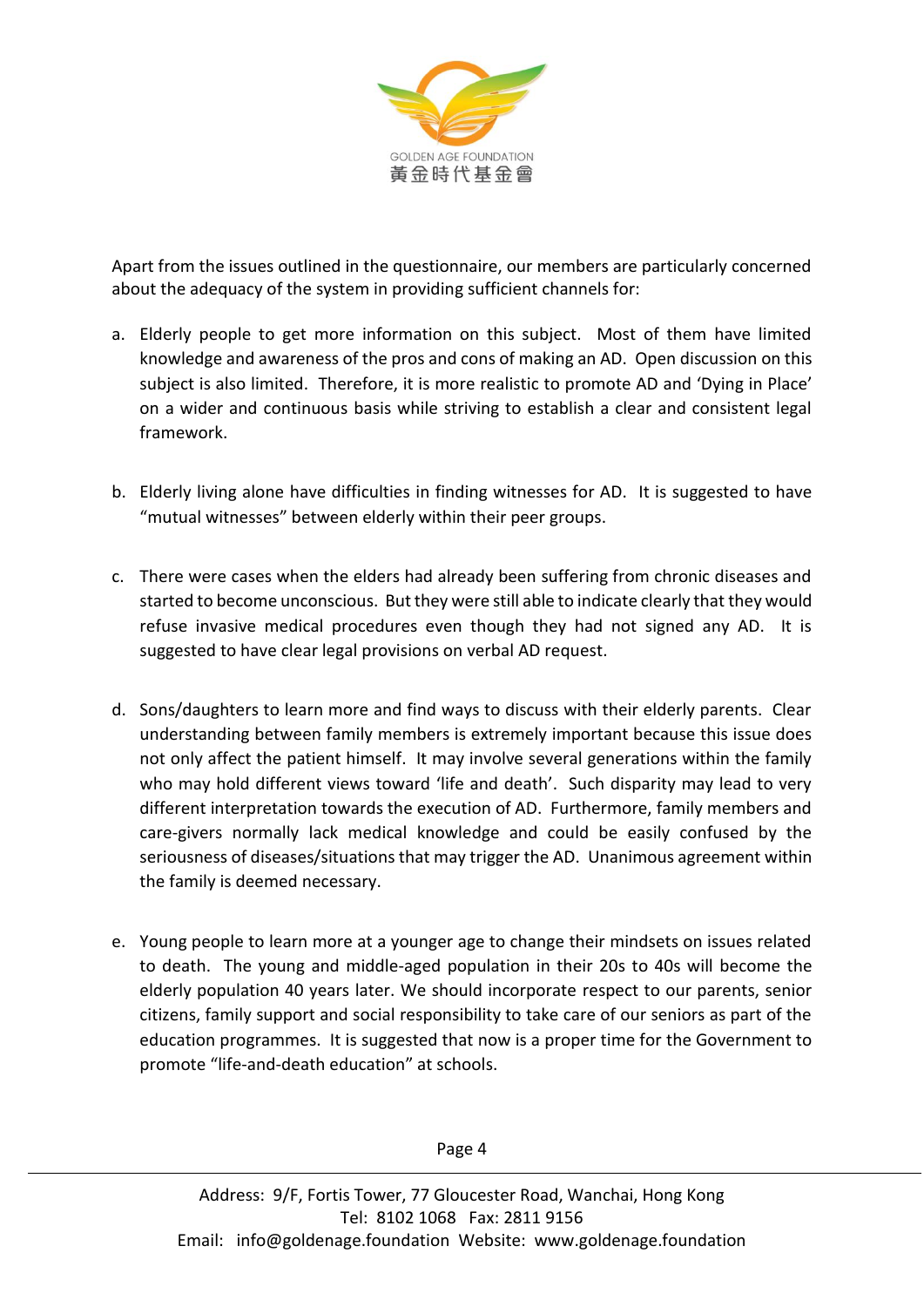

- f. Medical staff, e.g. medical practitioners, first responders and emergency rescue personnel etc, should be well-trained with the latest legislation. First responders and emergency rescue personnel should be allowed to accept signed DNACPR forms as AD. In reality, medical staff may have difficulties in making decisions to ignore AD based on the best interest principle and requests from family members which may affect a patient's selfdetermination right. Medical staff should guide family members to understand the patient's situation e.g. the chance of recovering after critical medical treatment; defining chronic disease that may lead to AD arrangement or whether AD is suitable.
- g. A central electronic registry for storing all ADs, as part of the Electronic Health Record Sharing System (eHRSS), is deemed necessary when the original AD would not be available.

**III. Dying in Place** – usually means spending the final days at the place of choice of the patient, be it at home, in a residential care home for the elderly and not necessarily in the hospital.

Generally, with family's support and a suitable environment, 'Dying in Place' is better than dying in hospital surrounded by life-sustaining equipment and with minimal privacy. Both family members and the patient will have more intimate space and feel calm at the place of choice of the patient.

Apart from the issues outlined in the questionnaire, our members are particularly concerned about the adequacy of the system on the followings:

- a. Clear legal provisions should be provided on the followings: How to define the suitability of 'Dying in Place'? What sort of support/resources will the Government provide to family members and care-givers?
- b. Elderly living alone: How can care-givers help elders without families or staying at nursing homes to implement 'Dying in Place'? The Government should clearly define the role of care-givers who help the patients to implement 'Dying in Place', e.g. financial arrangement. How can care-givers be legally protected while taking care of the patient outside the hospital?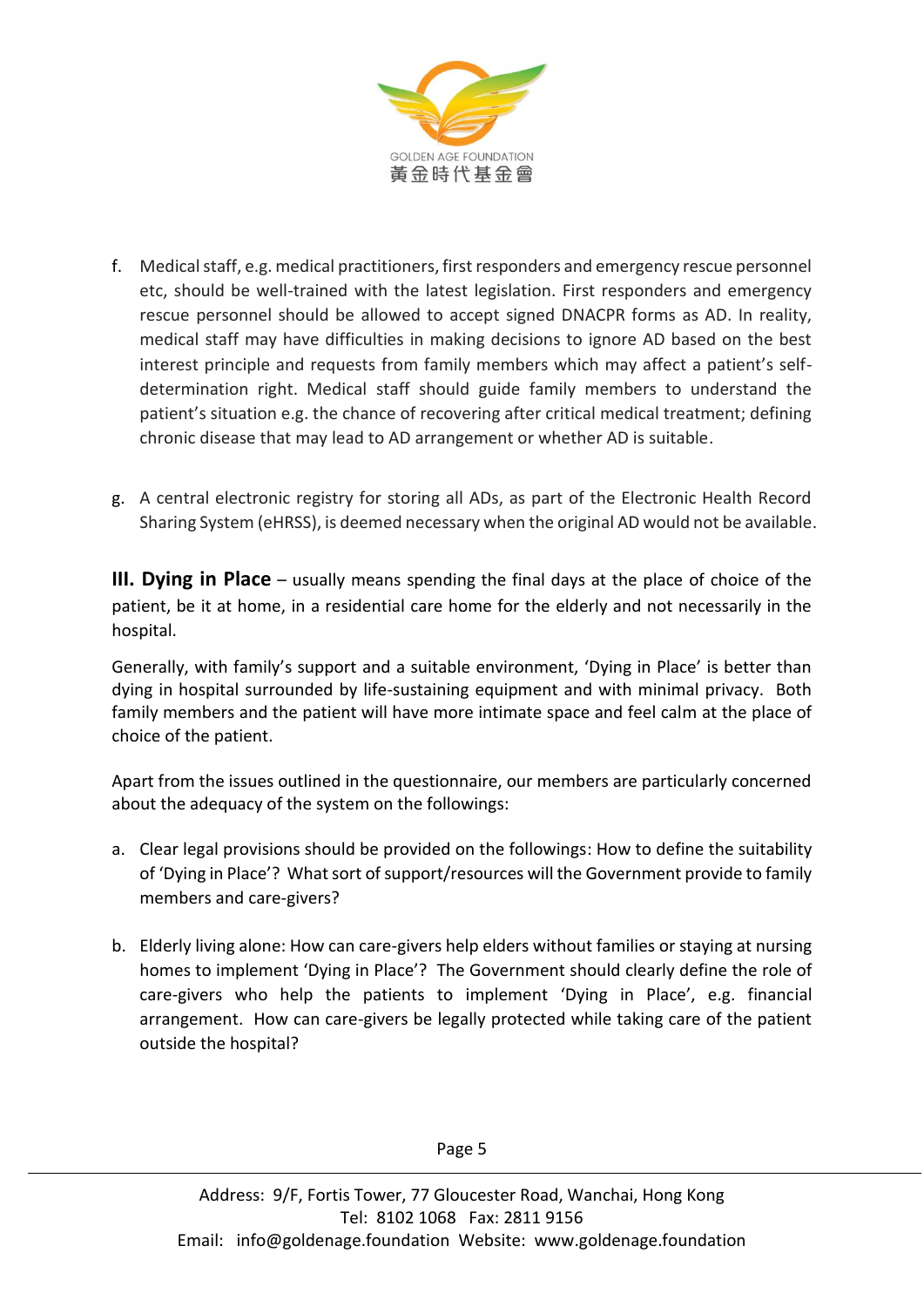

- c. It is suggested that the government should allocate more resources to implement hospice and palliative care services to support 'Dying in Place'. As the Government has plans to spend billions of dollars in building hospitals, it is suggested to build a palliative care hospital.
- d. In general, members agree that dying in place will not affect a property's price as long as the elders die 'naturally'. However, it is suggested to promote the right concept to the business sector, especially the real estate and funeral industries as their views will affect the attitude of the elders and their family members.
- e. In practice there is still a lot of work to be done in the community to allow the concept of "Dying in Place" to be rolled out on a large scale. We opine that the Government should explore more opportunities to co-organize training courses or public talks with various professional institutions or associations with a view to reaching out to, not only NGOs, but also a wider community including SMEs.
- f. GAF believes that public education is key to mindset and behavioural changes, which is at the centre of any drive to adopt innovative solutions to ageing. The public needs to know and discuss more about life-and-death issues with their families and friends before they will choose to make changes and to support such legislation. It is also important that in encouraging mindset and behavioural change in this regard, there are choices for members of the public to uphold patient self-determination and the quality of life as well as a harmonious relationship with their family members. The Government should work with academic or educational institutions to change the mindset of students on life-anddeath at a younger age.

# **IV. Conclusion**

The proposed legislation forms a core part of our preparation for a smart ageing society. Yet there are various unmet needs and multiple issues, both horizontally and vertically, related to our current education system, healthcare system, on top of the current elderly care support system. GAF welcomes the legislative proposal, and hope that this is not the end but just the beginning of the HKSAR government's lead in nurturing and developing a more "human-centred" approach to build a vibrant and healthy ageing community but ever smart at heart. We commit to continue to work closely together with the HKSAR government.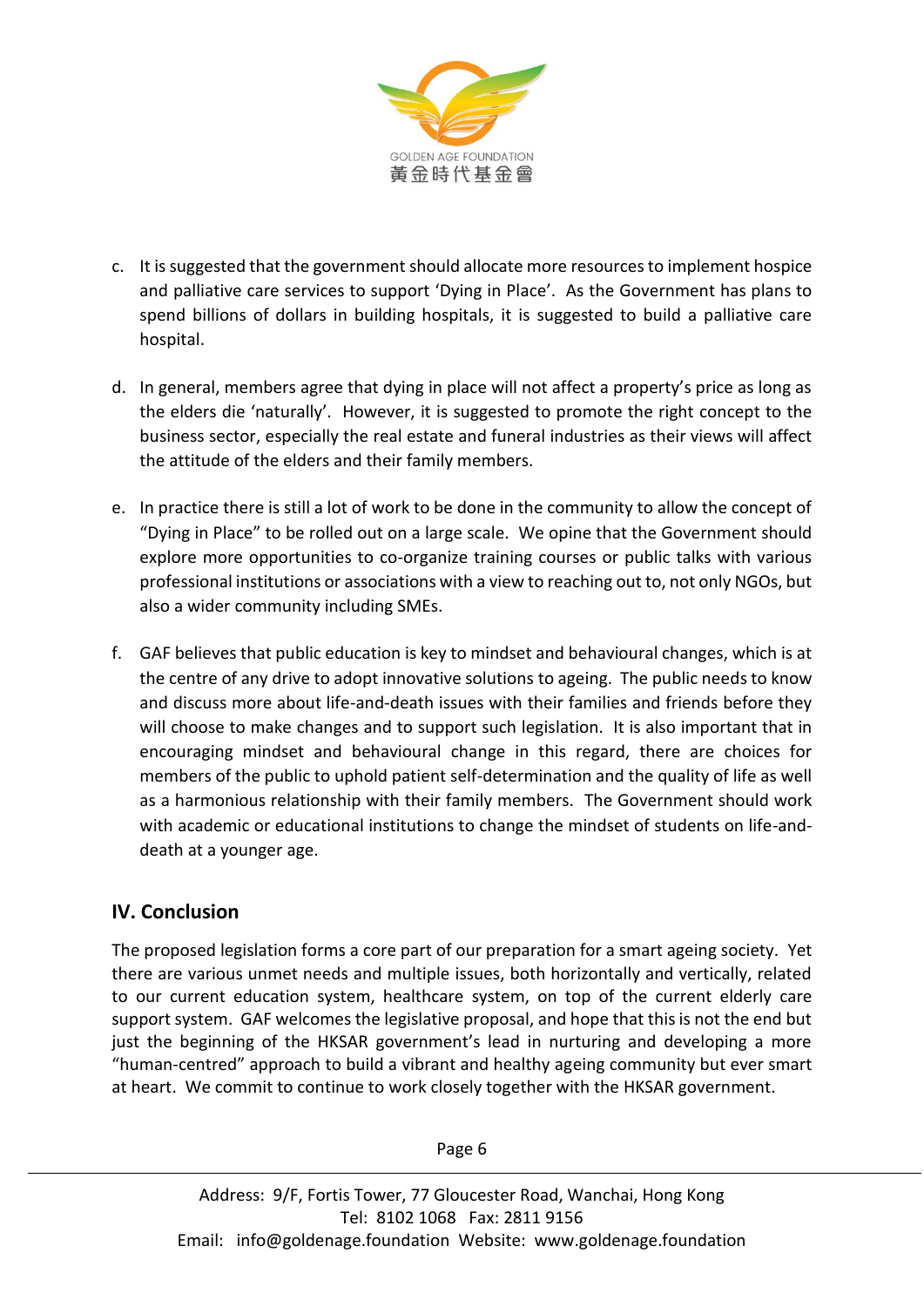

### **QUESTIONNAIRE**

|    |                                                                                                                                                                                                                                                         | <b>Agree</b>         | <b>Disagree</b> | <b>Remarks</b> |
|----|---------------------------------------------------------------------------------------------------------------------------------------------------------------------------------------------------------------------------------------------------------|----------------------|-----------------|----------------|
|    | <b>Advance Directives</b>                                                                                                                                                                                                                               |                      |                 |                |
| 1. | Do you think that the public at large is<br>ready to accept the concept of advance<br>directives?                                                                                                                                                       | $\blacktriangledown$ |                 |                |
| 2. | Do you think that there should be clear<br>legal provisions for advance directives, or<br>Hong Kong should continue to rely on the<br>common law framework?                                                                                             | I√                   |                 |                |
| 3. | Do you agree with the fundamental<br>principles set out in paragraph 4.8?                                                                                                                                                                               |                      |                 |                |
| 4. | Do you agree that an advance directive<br>must be made by a mentally competent<br>person who is aged 18 or above to be<br>legally valid?                                                                                                                | $\bm{\triangledown}$ |                 |                |
| 5. | Do you agree that artificial nutrition and<br>hydration should be covered under an<br>advance directive and can be withheld or<br>withdrawn according to the patient's<br>wish?                                                                         | $\blacktriangledown$ |                 |                |
| 6. | Do you agree that the primary objective of<br>an advance directive should be for<br>refusal<br>of<br>life-sustaining<br>advance<br>minimise<br>distress<br>treatments to<br>or o<br>indignity when the patient faces a serious<br>irreversible illness? | I√                   |                 |                |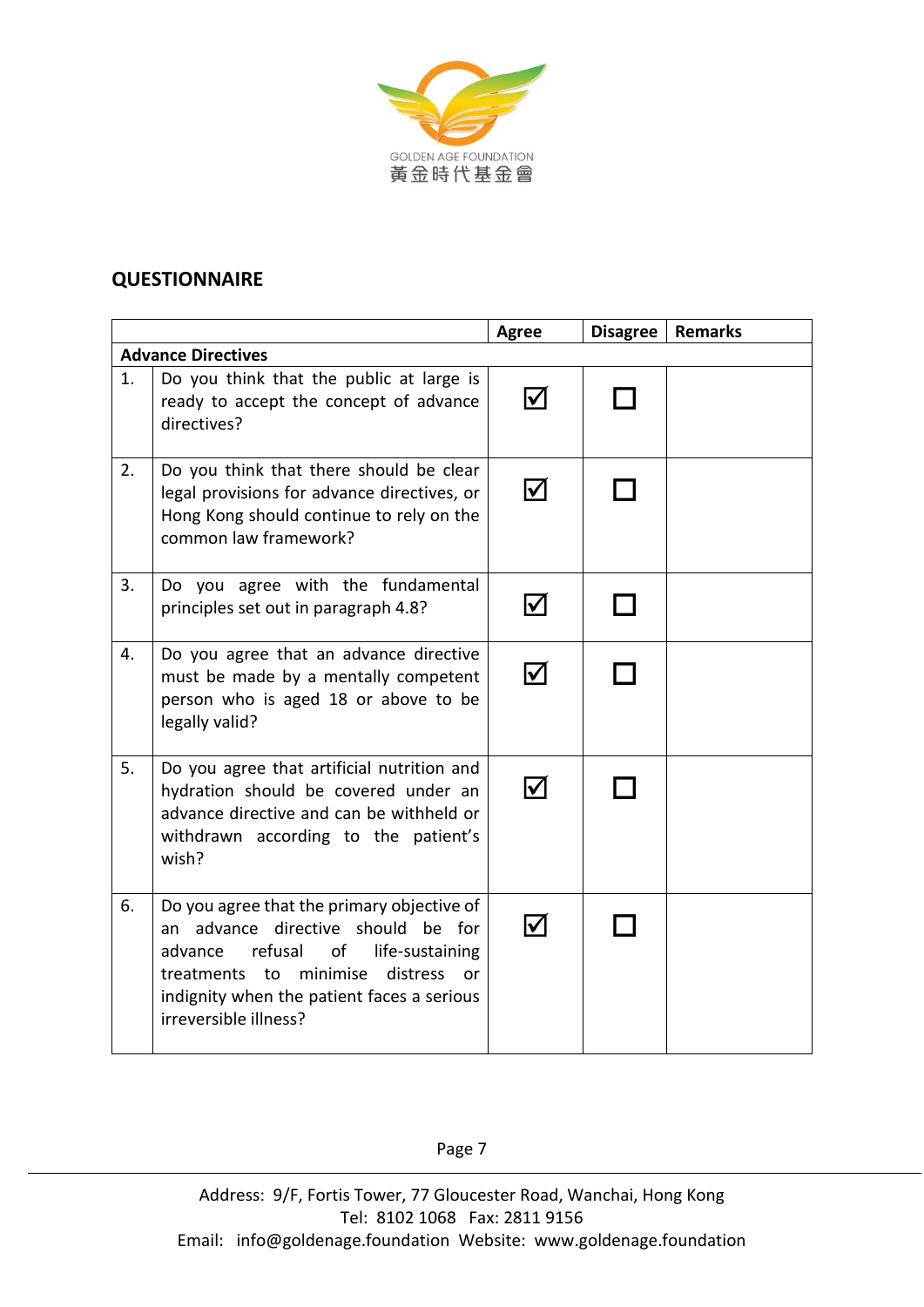

| 7.  | Legally, there is no limitation for healthy<br>individuals signing an advance directive.<br>Do you agree that the public is sufficiently<br>aware of the pros and cons of making an<br>advance directive when healthy?                                                                  |                            |  |
|-----|-----------------------------------------------------------------------------------------------------------------------------------------------------------------------------------------------------------------------------------------------------------------------------------------|----------------------------|--|
| 8.  | Do you agree that a person may revoke or<br>modify an advance directive at any time?                                                                                                                                                                                                    | $\blacktriangledown$       |  |
| 9.  | Do you agree that an advance directive<br>must be made or modified in writing?                                                                                                                                                                                                          | $\boldsymbol{\mathcal{U}}$ |  |
| 10. | Do you agree that both verbal and<br>written revocation of an advance<br>directive should be accepted?                                                                                                                                                                                  | $\bm{\nabla}$              |  |
| 11. | Do you agree that a legally-valid advance<br>directive must be witnessed as<br>safeguard?                                                                                                                                                                                               | $\blacktriangledown$       |  |
| 12. | Do you agree to the proposed<br>arrangement to require two witnesses for<br>making and modifying an advance<br>directive, one of whom must be a medical<br>practitioner, and both witnesses should<br>not have an interest in the estate of the<br>person making the advance directive? | $\boldsymbol{\nabla}$      |  |
| 13. | Do you agree that written revocation of<br>advance directive need not be witnessed<br>to avoid imposing unnecessary hurdles?                                                                                                                                                            |                            |  |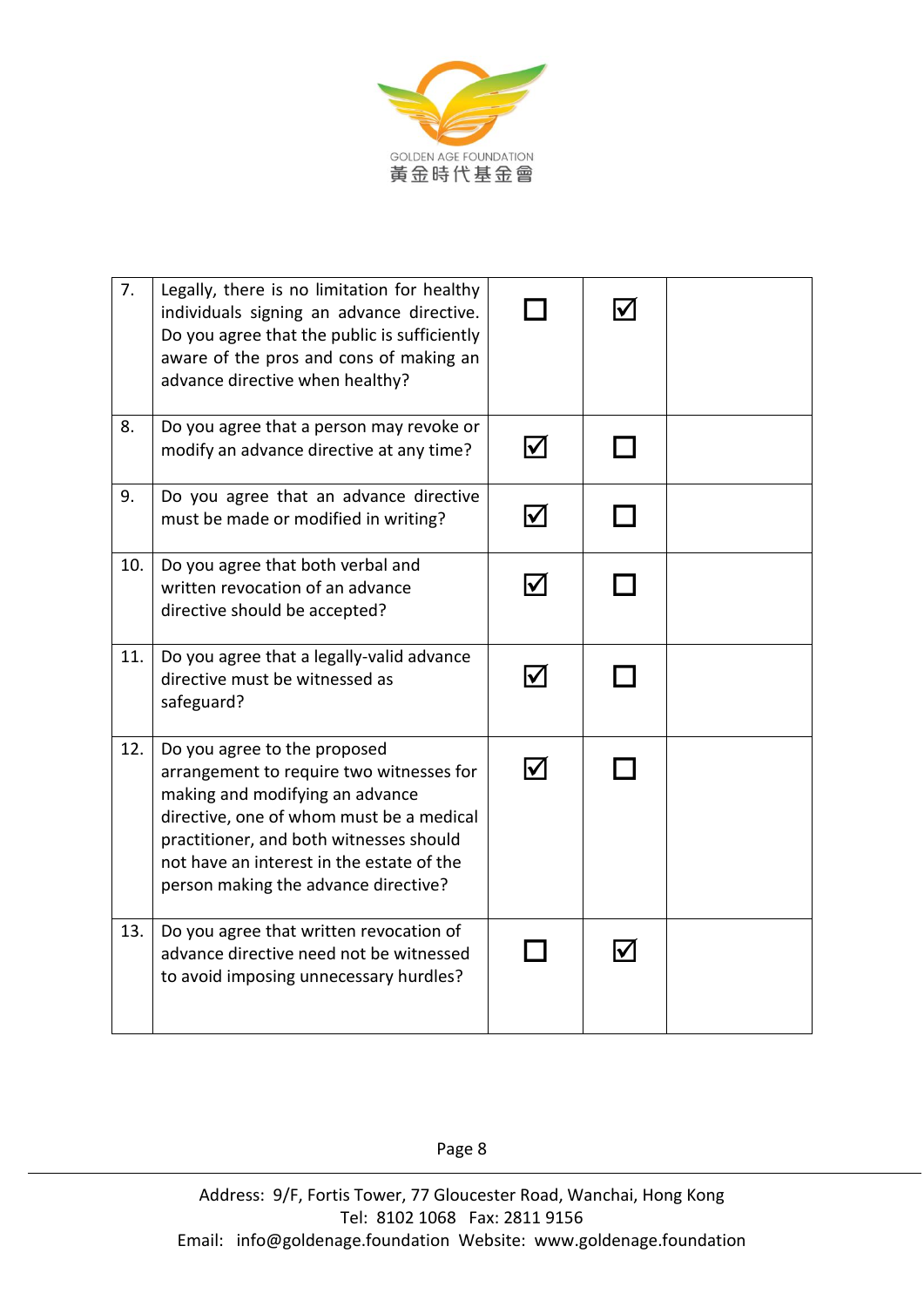

| 14. | Do you agree that, when a single family<br>member/carer reports that the patient<br>has verbally revoked his/her advance<br>directive before becoming mentally<br>incapable, a second witness is not<br>required before the treatment provider<br>considers the advance directive is no<br>longer valid?                                               |    |  |
|-----|--------------------------------------------------------------------------------------------------------------------------------------------------------------------------------------------------------------------------------------------------------------------------------------------------------------------------------------------------------|----|--|
| 15. | Do you agree to the use of a model form<br>for making advance directives, rather<br>than a statutory prescribed form, to be<br>legally valid?                                                                                                                                                                                                          |    |  |
| 16. | Do you think that the proposed<br>safeguards to ensure validity of an<br>advance directive are sufficient?                                                                                                                                                                                                                                             |    |  |
| 17. | Do you think that the "prespecified<br>conditions" in the proposed non-<br>statutory advance directive model form<br>should cover (a) terminal illness, (b)<br>persistent vegetative state or a state of<br>irreversible coma and (c) other end-stage<br>irreversible life-limiting condition, or any<br>conditions as pre-specified by the<br>person? |    |  |
| 18. | Do you think that the proposed<br>safeguards to ensure the applicability of<br>advance directives are sufficient?                                                                                                                                                                                                                                      |    |  |
| 19. | Do you agree to allow emergency rescue<br>personnel to accept advance directives<br>with signed DNACPR forms attached and<br>not attempt CPR?                                                                                                                                                                                                          | I√ |  |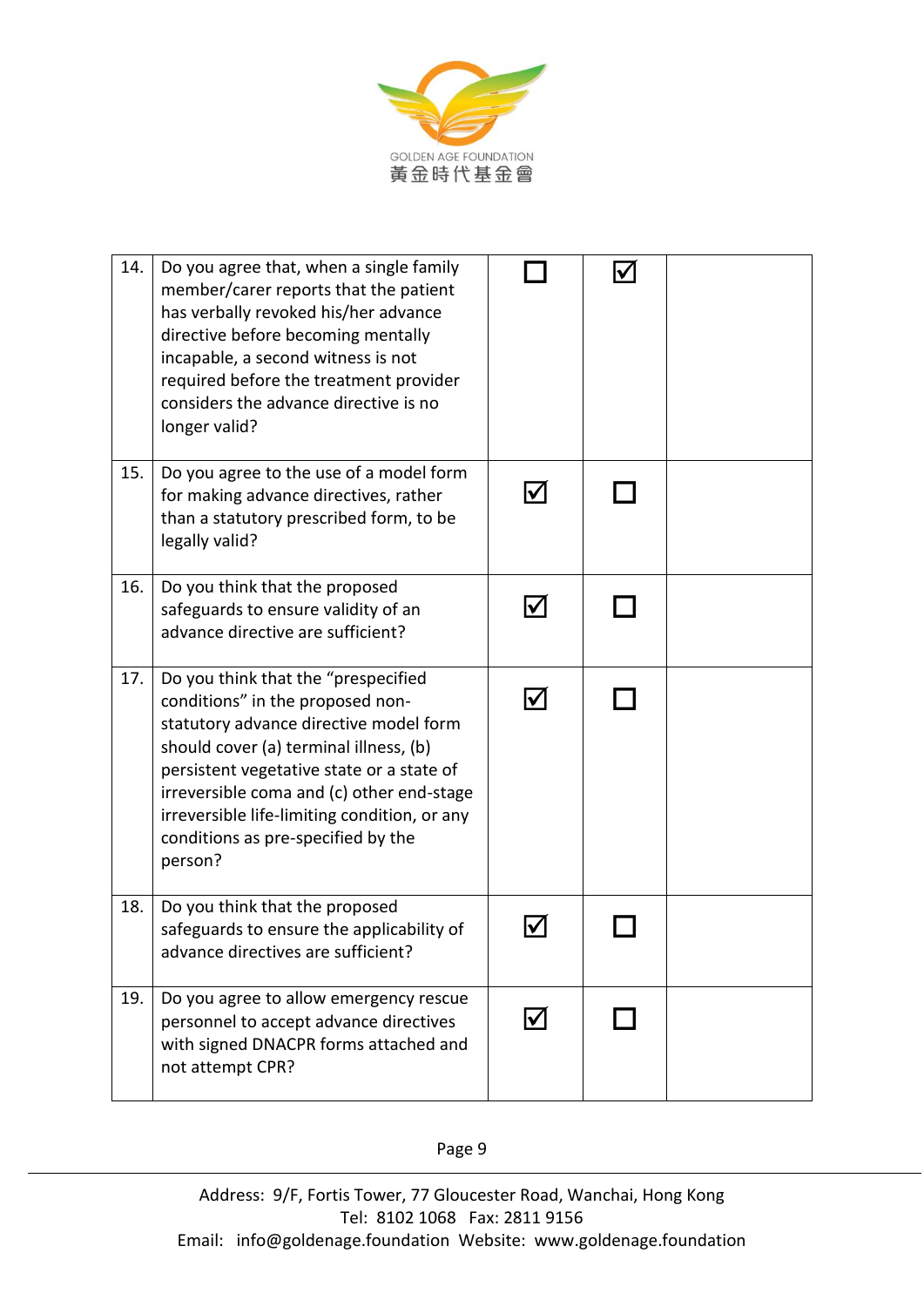

| 20. | Do you agree to the use of a model<br>DNACPR form, rather than a statutory<br>prescribed form?                                                                                                                                                                                                                                   |   |  |
|-----|----------------------------------------------------------------------------------------------------------------------------------------------------------------------------------------------------------------------------------------------------------------------------------------------------------------------------------|---|--|
| 21. | Do you agree to allow emergency rescue<br>personnel to accept DNACPR form<br>without an advance directive and not<br>attempt CPR for the reason that there is<br>consensus between the healthcare team<br>and family members that this is in the<br>best interests of the patient who is<br>unable to make an advance directive? |   |  |
| 22. | Do you agree that the advance directive<br>document may be recorded in eHRSS?                                                                                                                                                                                                                                                    |   |  |
| 23. | Given the possibility of a time lag<br>between the latest status of advance<br>directives and records in eHRSS, eHRSS<br>may not contain the most up-to-date and<br>accurate records. Do you agree to the<br>proposal that storage of advance<br>directive records in eHRSS should be<br>voluntary?                              | M |  |
| 24. | Do you agree that the original advance<br>directive document should still be<br>required as proof of a valid advance<br>directive, even when an advance directive<br>record could be found in eHRSS?                                                                                                                             |   |  |
| 25. | Do you agree that it is the responsibility<br>of the individual/family to draw the<br>attention of emergency rescue personnel<br>to the existence of an advance directive?                                                                                                                                                       |   |  |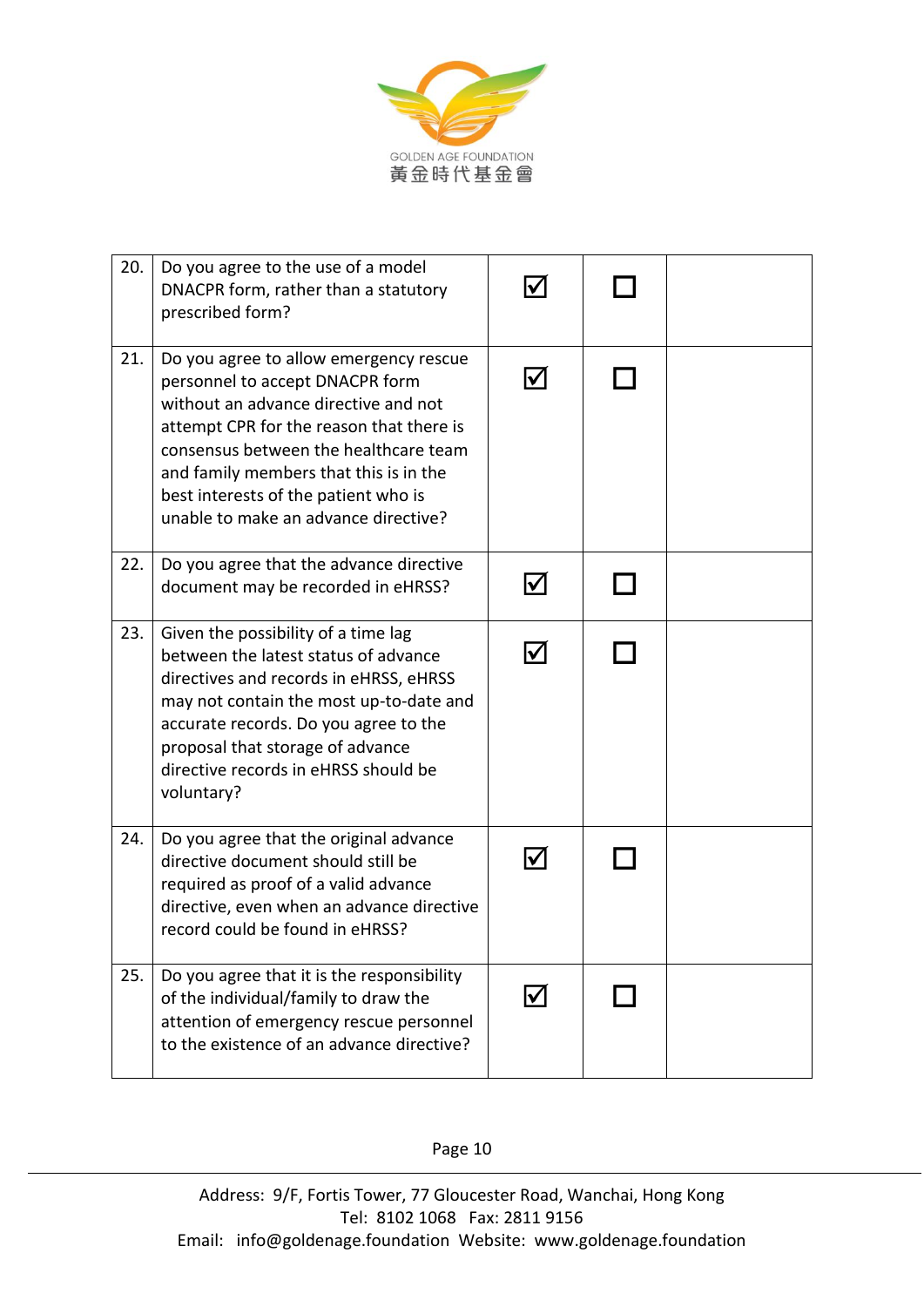

| 26. | Do you agree with the proposed<br>arrangements on liability?                                                                                                                                                    |  |  |  |
|-----|-----------------------------------------------------------------------------------------------------------------------------------------------------------------------------------------------------------------|--|--|--|
| 27. | Do you think that medical professionals<br>should also be exempted from<br>disciplinary proceedings for professional<br>misconduct for a decision made by<br>him/her in good faith and with<br>reasonable care? |  |  |  |
| 28. | Do you agree with the proposed<br>consequential change to the Mental<br>Health Ordinance to remove the potential<br>conflict?                                                                                   |  |  |  |
|     | Dying in place                                                                                                                                                                                                  |  |  |  |
| 29. | Do you agree that, as a prerequisite to<br>promote dying in place, the relevant<br>provisions of the Coroners Ordinance<br>should be amended to exempt certain<br>deaths in RCHEs from reportable deaths?       |  |  |  |
| 30. | Do you think that the proposed safeguard<br>for RCHE residents is sufficient if deaths in<br>RCHEs may be exempted from reportable<br>deaths?                                                                   |  |  |  |

Other views:

Please read other views from P.3 to P.6 of this Response Paper

THANK YOU FOR YOUR FEEDBACK.